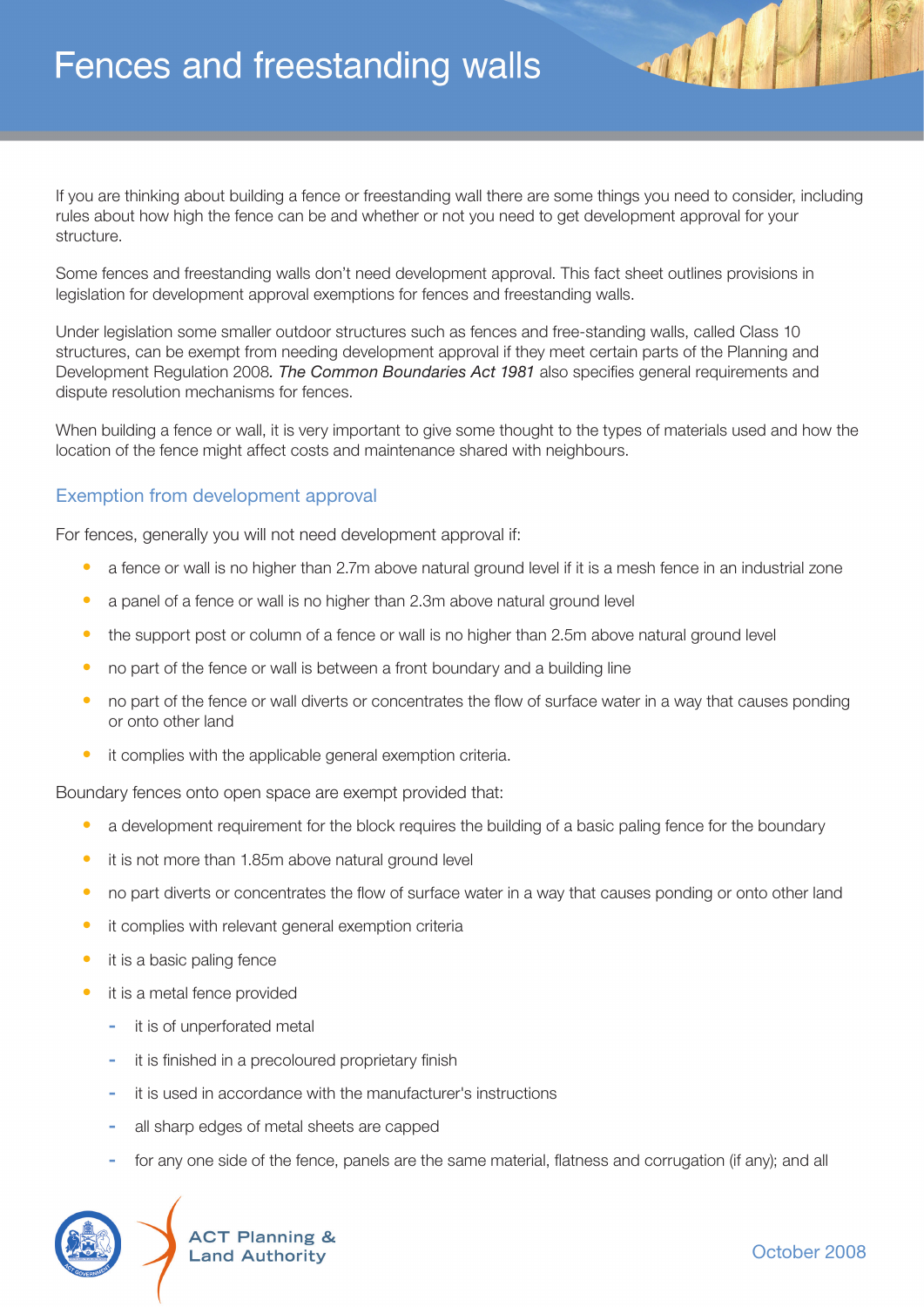# Fences and freestanding walls

visible components (other than fasteners, footings and cut ends of components) are the same external colour as the panels

- **-** the component's colour is a solid colour that is, or closely matches, a colour from AS 2700 (Colour Standards for General Purposes) mentioned in part 1.4 (Permitted open space boundary fence colours)
- **-** the form, fi nish and colour is the same for the full length of the open space boundary for the block for that side of the fence.
- it complies with relevant general exemption criteria under the Planning and Development Regulation 2008, Schedule 1, Section 1.10. For information on the general exemption criteria see ACTPLA's website at www.actpla.act.gov.au.

You also do not need development approval if you are rebuilding an exact replacement of an original fence that has been so damaged or destroyed that immediate repair or replacement must be made to protect people or to prevent animals escaping.

You may consider requesting a survey to ensure the fence is built in the correct location and that no encroachments are made.

## Exemptions from building approval

The fence does not need building approval if it complies with relevant provisions of the Building (General) Regulation 2008, Schedule 1. In summary, the fence is exempt provided that it:

- is not forming an integral part of a required enclosure for a swimming pool
- is not more than 1.8m above ground
- is not more than 2m above ground if:
	- **-** no masonry or concrete components (other than cement sheet products) are more than 1.8m above ground and
	- **-** is not part of a roofed building or retaining wall
- is not more than 3m above ground if:
	- **-** no masonry or concrete components (other than cement sheet products) are more than 1.8m above ground and
	- **-** it complies with the exempt building code.

Also see www.legislation.act.gov.au/sl/2008-3/ for relevant provisions relating to structures, fires and health.

## Other things to consider

Even if no approval is required, restrictions may apply. These include:

- fences facing the street in standard residential areas are not allowed, but property boundary demarcation is permitted, for example hedges
- there may be lease and development conditions that specify the heights and types of fence materials, colours and styles to be used on your block